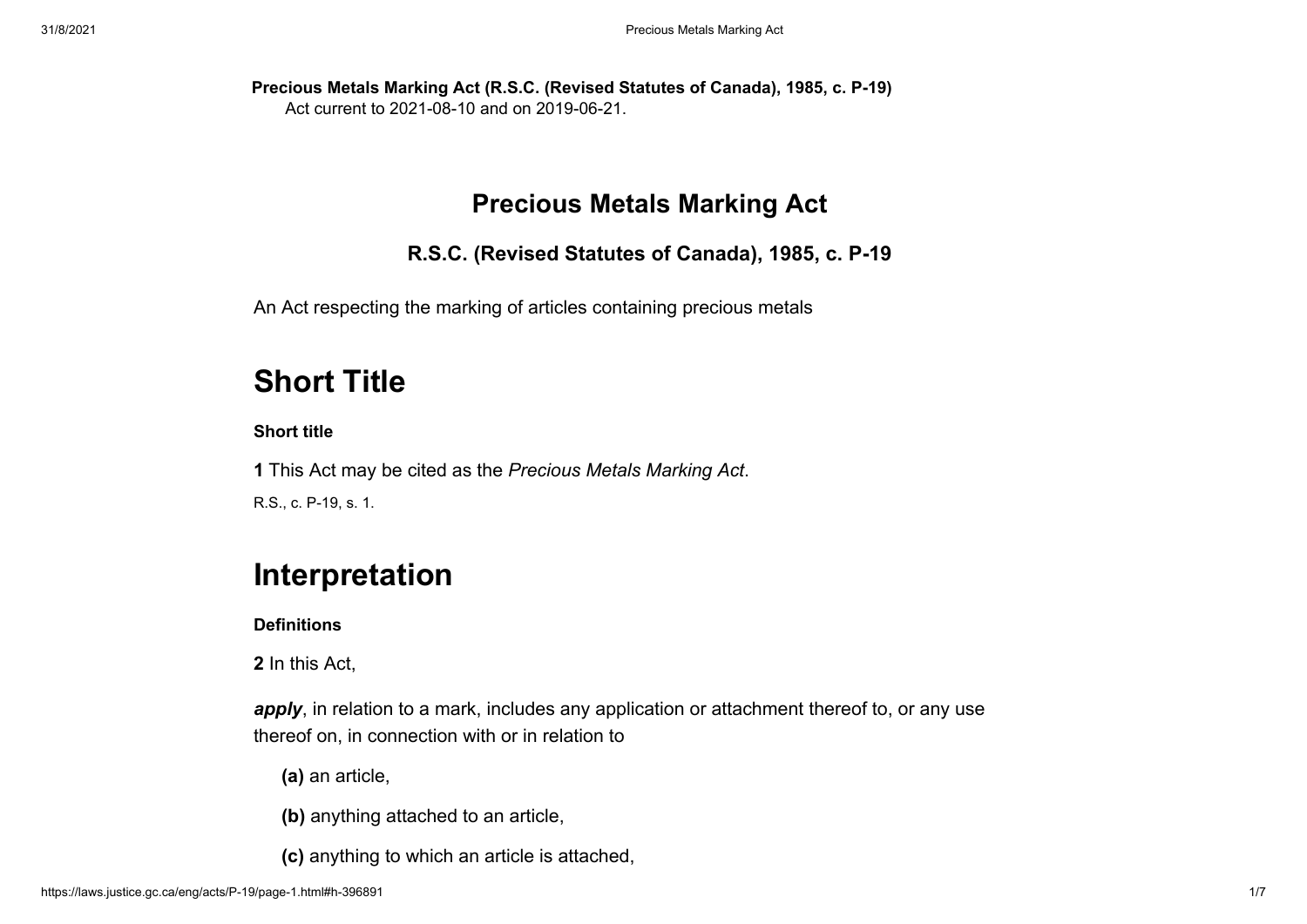**(d)** anything in or on which an article is, or

**(e)** anything so used or placed as to lead to a reasonable belief that the mark thereon is meant to be taken as a mark on an article; (*appliquer*)

*article* means any article of merchandise, and includes any portion of any article of merchandise, whether a distinct part thereof or not, other than an article or a part thereof designated by the regulations; (*article*)

*Commissioner* [means the Commissioner of Competition appointed under the](https://laws.justice.gc.ca/eng/acts/C-34) *Competition Act*; (*commissaire*)

*dealer* means a person who is a manufacturer or an importer of any article to which this Act applies and any person who traffics by wholesale or retail in any such article and includes any director, manager, officer or agent or mandatary of that person; (*commerçant*)

*inspector* means an inspector appointed or designated in accordance with section 6; (*inspecteur*)

*mark* includes any mark, sign, device, imprint, stamp, brand, label, ticket, letter, word or figure; (*marque*)

*Minister* means such member of the Queen's Privy Council for Canada as is designated by the Governor in Council as the Minister for the purposes of this Act; (*ministre*)

*plated article* means an article composed of any substance on the surface of which a layer or plating of a precious metal is deposited or plated by means of a chemical, electrical, mechanical or metallurgical process or by means of a combination of any of those processes, and an article composed of an inferior metal to the surface of which a covering or sheeting of a precious metal is fixed by brazing, soldering or by any mechanical means; (*article plaqué*)

*precious metal* means gold, palladium, platinum and silver and an alloy of any of those metals and any other metal and an alloy thereof that is designated by the regulations as a precious metal for the purposes of this Act; (*métal précieux*)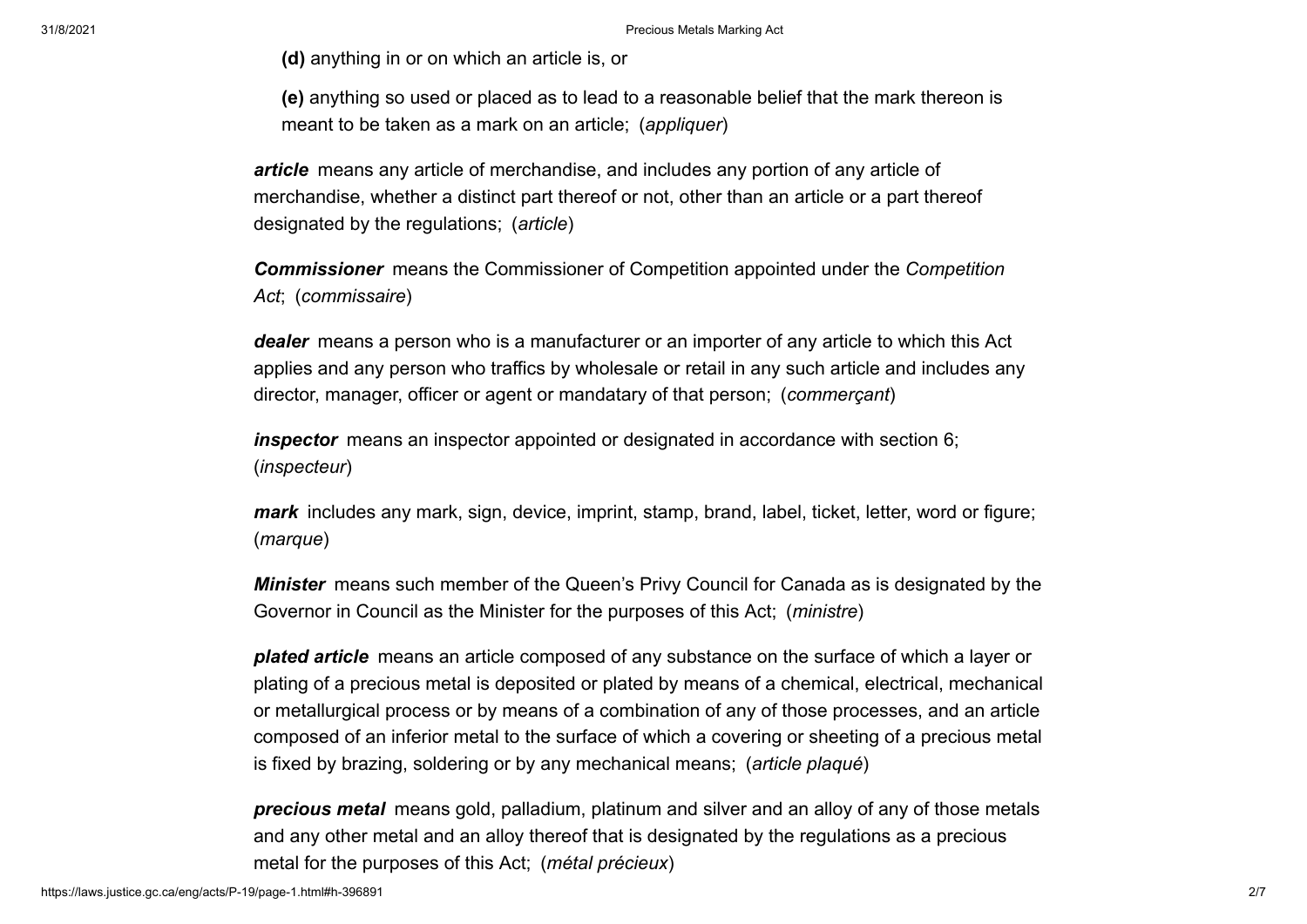*precious metal article* means an article wholly or partly, or purporting to be wholly or partly, composed of a precious metal and includes a plated article, and the word "article" when used in association with the name of a precious metal has a corresponding meaning; (*article de métal précieux*)

*quality mark* means a mark indicating or purporting to indicate the quality, quantity, fineness, weight, thickness, proportion or kind of precious metal in an article; (*marque de qualité*)

*sell* includes

**(a)** sell, offer for sale, expose for sale and have in possession for sale,

**(b)** distribute or offer, whether as a premium or prize, and

**(c)** display in such manner as to lead to a reasonable belief that the article so displayed is intended for sale. (*vendre*)

R.S., 1985, c. P-19, s. 2; 1999, c. 2, s. 48; 2011, c. 21, s. 154(E).

# **Marking**

#### **Unauthorized markings**

**3** Except as authorized by this Act, no dealer shall apply to an article, or bring into Canada an article that has applied to it, a mark that suggests or indicates that the article is a precious metal article.

R.S., c. P-19, s. 3.

# **When quality mark may be applied**

**4 (1)** A quality mark that truly and correctly indicates the quality of the precious metal of which an article is in whole or in part composed may be applied to the article if the precious metal content of the article and the quality of the precious metal content meet standards provided in the regulations with respect to that precious metal.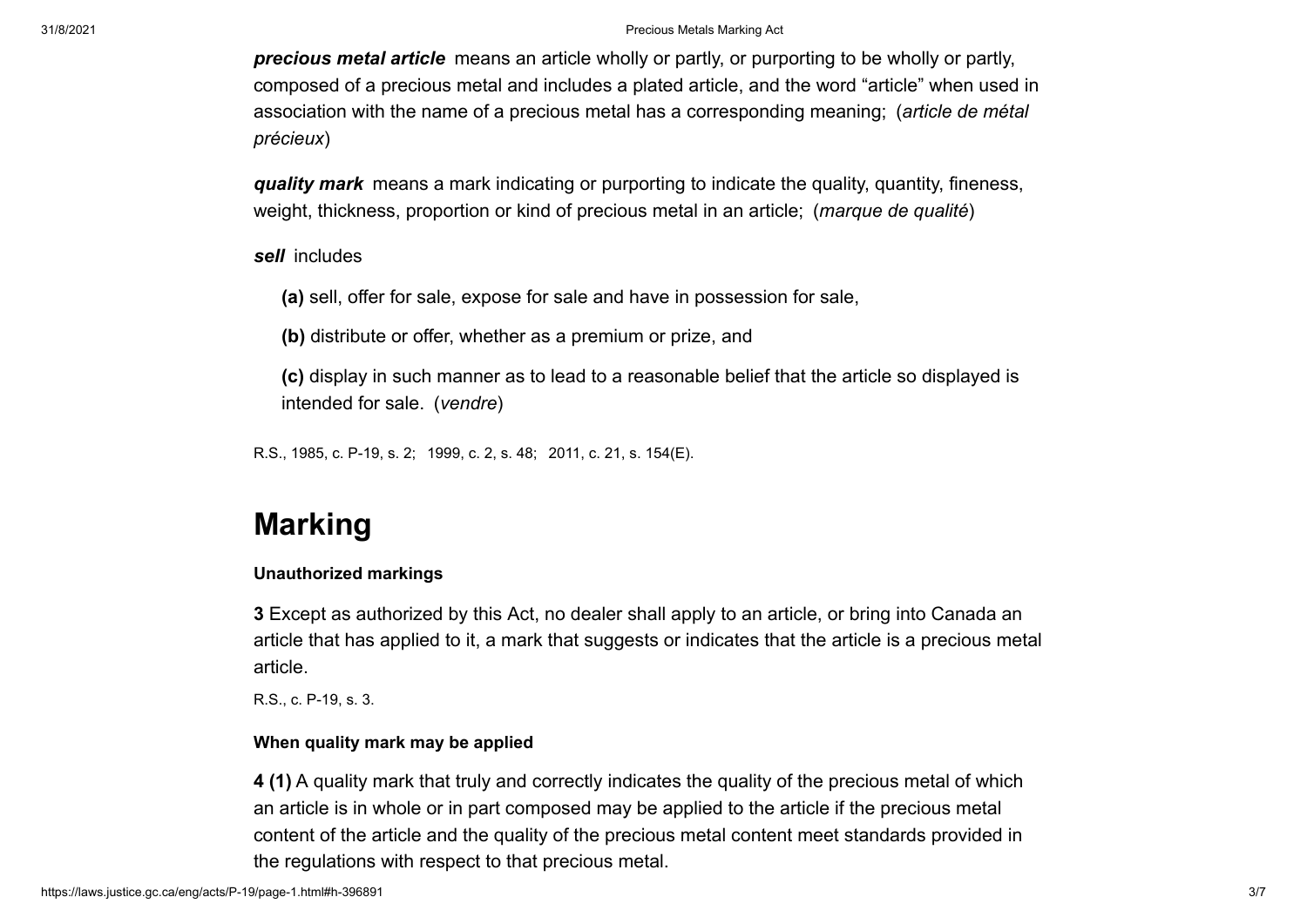### **Quality marks and manner of application**

**(2)** A quality mark applied to a precious metal article shall be a mark authorized by the regulations for use in association with the precious metal of which the article is in whole or in part composed and shall be applied in a manner authorized by the regulations.

### **Trademark to be applied**

**(3)** Where a quality mark is applied to a precious metal article in accordance with this section, a mark that is a registered trademark within the meaning of the *[Trademarks Act](https://laws.justice.gc.ca/eng/acts/T-13)*, or in respect of which an application for registration that is acceptable to the Minister has been filed in accordance with that Act, shall be applied to the article in a manner authorized by the regulations.

### **Marks authorized by law of foreign country**

**(4)** Where a precious metal article

**(a)** is hallmarked in accordance with the laws of the United Kingdom, or

**(b)** has applied to it by the government of any foreign country a mark authorized to be applied thereto under the laws of that country that truly and correctly indicates the quality of the precious metal of which the article is in whole or in part composed,

subsection (3) is not applicable thereto and a quality mark may be applied to the article in accordance with subsections (1) and (2).

#### **Other marks**

**(5)** A precious metal article to which a quality mark is applied or to which a mark described in paragraph (4)(a) or (b) is applied may also have applied thereto

**(a)** numerals intended to identify the article or pattern and not calculated to mislead or deceive;

**(b)** the name or initials of a dealer; and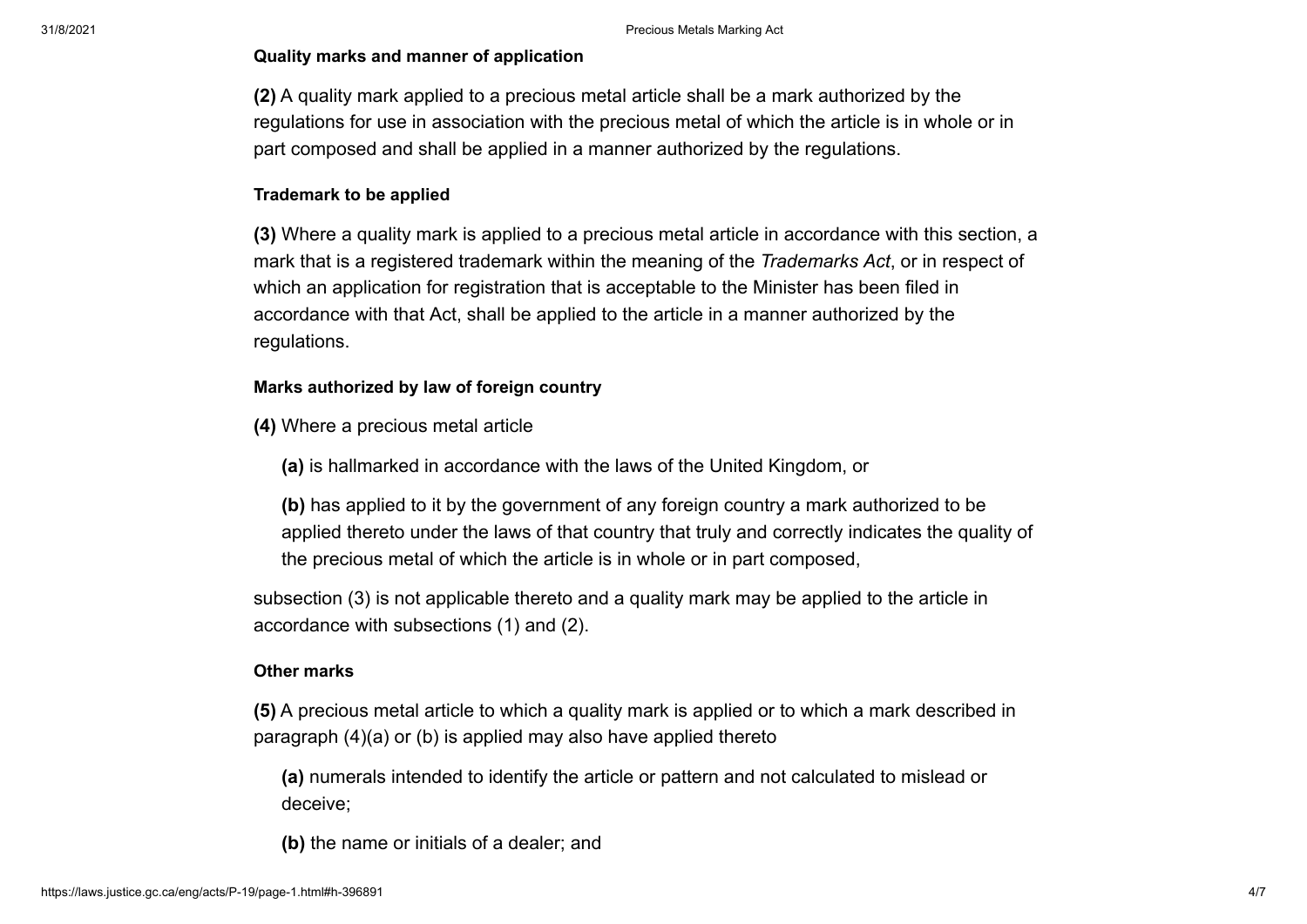**(c)** any other mark not calculated to mislead or deceive.

R.S., 1985, c. P-19, s. 4; 2014, c. 20, s. 366(E).

# **National Marks**

# **Canadian mark on articles composed of a precious metal**

**5 (1)** Where an article that is wholly manufactured in Canada is composed of a precious metal of a quality prescribed in the regulations and has a quality mark applied to it in accordance with section 4, there may be applied to the article, by a dealer authorized by an order made by the Commissioner under subsection (2), a national mark consisting of a representation of a maple leaf surrounded by the letter "C".

# **Order authorizing application**

**(2)** The Commissioner may, by order, authorize any dealer to apply the national mark described in subsection (1) in accordance with that subsection.

R.S., 1985, c. P-19, s. 5; 1999, c. 2, s. 49.

# **Enforcement**

#### **Inspectors**

**6** The Minister may appoint or designate any person as an inspector for the purposes of this Act.

R.S., c. P-19, s. 6.

#### **Powers of inspectors**

**7 (1)** Subject to subsection (1.1), an inspector may at any reasonable time enter the premises of any dealer, require the production for inspection of any precious metal article on the premises of a dealer and seize any precious metal article that the inspector believes on reasonable grounds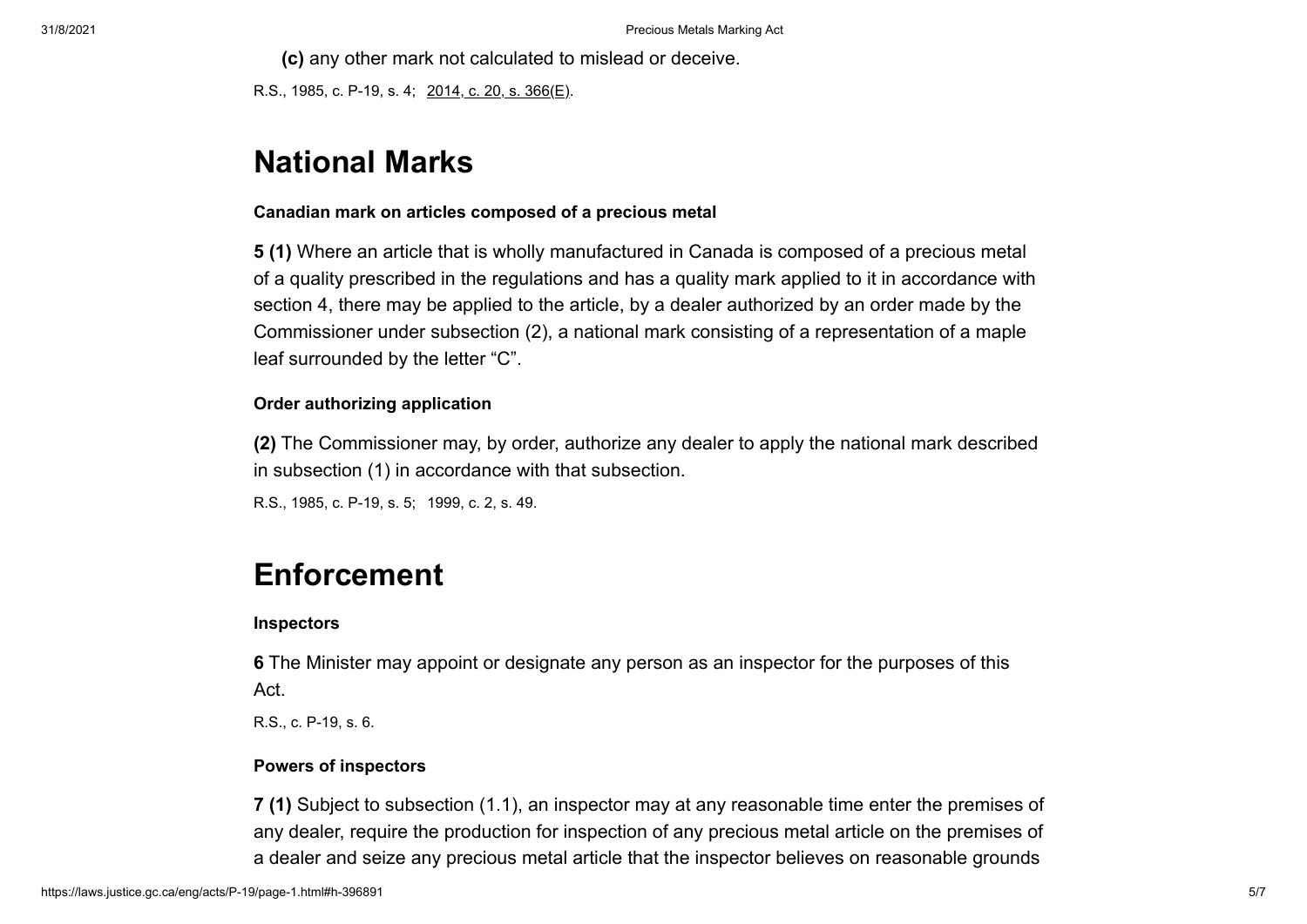is marked otherwise than in accordance with this Act and the regulations.

#### **Warrant required to enter dwelling-house**

**(1.1)** Where any premises referred to in subsection (1) is a dwelling-house, an inspector may not enter that dwelling-house without the consent of the occupant except under the authority of a warrant issued under subsection (1.2).

#### **Authority to issue warrant**

**(1.2)** Where on *ex parte* application a justice of the peace is satisfied by information on oath

**(a)** that entry to a dwelling-house is necessary for any purpose relating to the administration or enforcement of this Act, and

**(b)** that entry to the dwelling-house has been refused or that there are reasonable grounds for believing that entry thereto will be refused,

the justice of the peace may issue a warrant under his hand authorizing the inspector named therein to enter that dwelling-house subject to such conditions as may be specified in the warrant.

#### **Use of force**

**(1.3)** In executing a warrant issued under subsection (1.2), the inspector named therein shall not use force unless the inspector is accompanied by a peace officer and the use of force has been specifically authorized in the warrant.

#### **Retention of seized articles**

**(2)** Any article seized pursuant to subsection (1) may be retained for a period of ninety days and, if before the expiration of that period any proceedings in respect of the article are taken under this Act, the article may be retained until the proceedings are finally disposed of.

R.S., 1985, c. P-19, s. 7; R.S., 1985, c. 31 (1st Supp.), s. 19.

### **Date modified:**